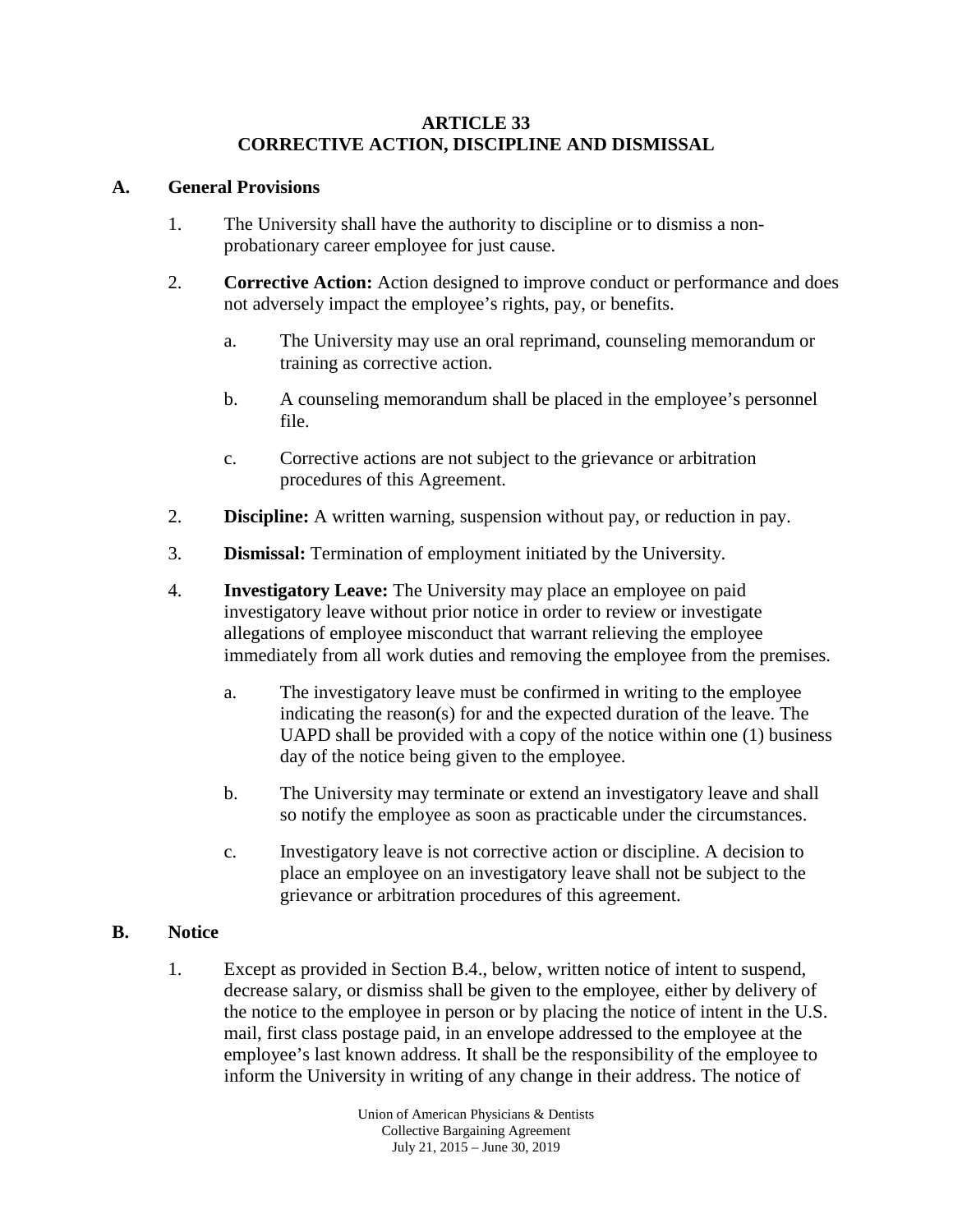intent shall be accompanied by Proof of Service, indicating the date on which the notice of intent was personally delivered or mailed, and this shall constitute the "date of issuance" of the notice of intent.

- 2. The notice of intent shall:
	- a. inform the employee of the disciplinary action intended, the reason(s) for the disciplinary action, and the intended effective date of the disciplinary action;
	- b. include a copy of the charge(s) and material(s) upon which the disciplinary action is based;
	- c. inform the employee that he or she has the right to respond either orally or in writing within 10 (ten) business days from the date of issuance of the notice of intent; and
	- d. identify the University official to whom the employee's response, if any, should be directed, in accordance with Section C., below.
- 3. A copy of the notice of intent shall be sent to UAPD.
- 4. When the duration of a suspension would be five (5) work days or less, the employee shall, prior to implementation of such suspension, be informed in writing of the action to be taken, the reason(s) for the disciplinary action, and the effective date(s) of the suspension.

## **C. Employee Response**

The employee shall be entitled to respond, orally or in writing, to the notice of intent described above. The response must be received within 10 (ten) business days from the date of issuance of the notice of intent in accordance with instructions given by the University in the written notice of intent sent to the employee. A request for an extension of the 10 (ten) business days shall not be unreasonably denied. If the employee chooses to respond orally, the employee may have Union representative present, provided the representative is not a University employee who has been designated as supervisory, managerial, or confidential.

## **D. Management Actions**

- 1. After review of the employee's timely response, if any, the University shall notify the employee of the action to be taken and the effective date of the action. The action may not include discipline more severe than that described in the notice of intent; however, the University may reduce the discipline without the issuance of a further notice of intent.
- 2. The effective date of the action shall follow the employee's timely response if received by the 10 (ten) day response deadline. If no response is received by the